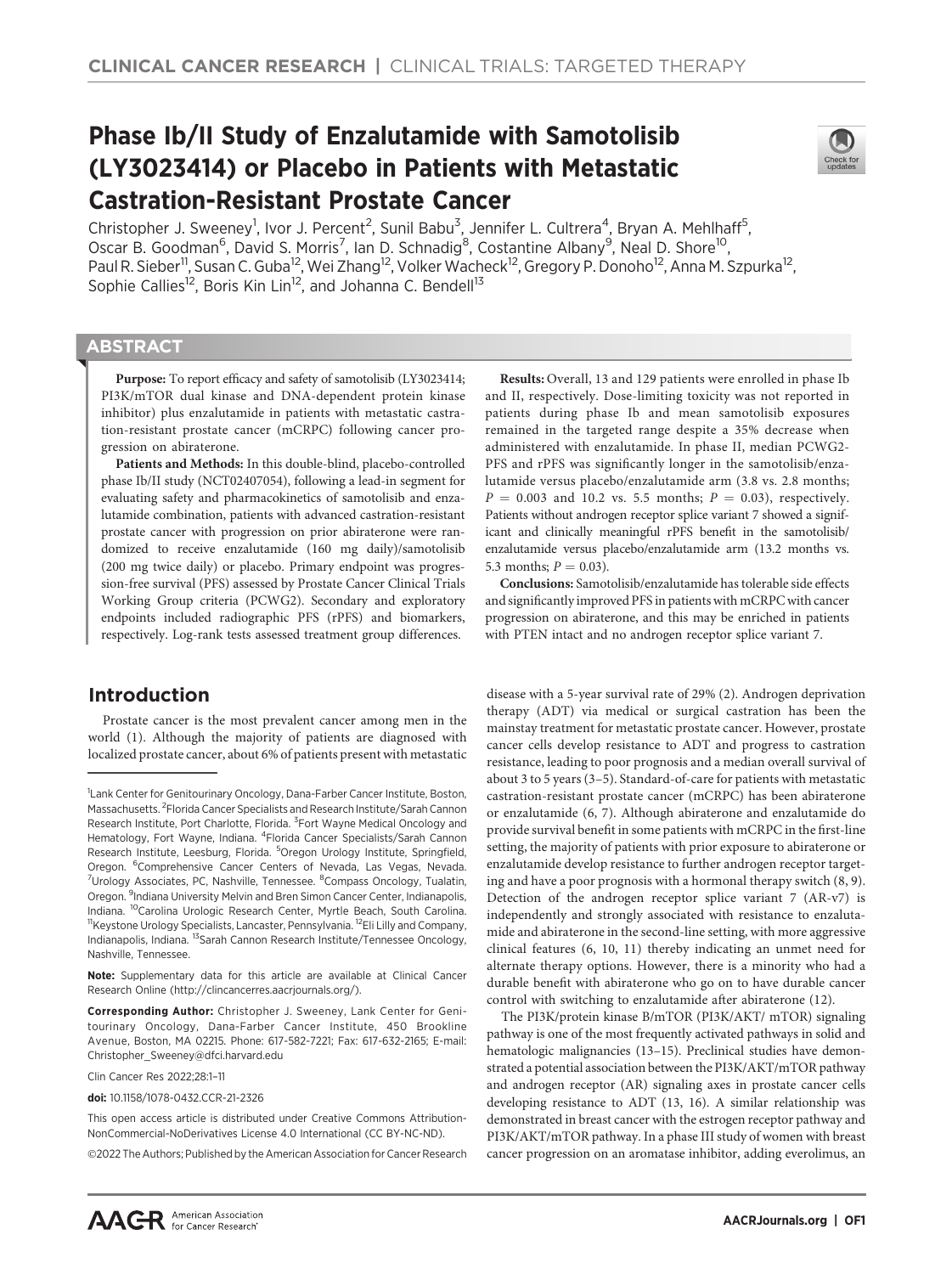# Translational Relevance

The PI3K/mTOR pathway and the DNA-dependent protein kinase (DNA-PK) pathway have been implicated to play an important role in numerous cancers, including prostate cancer. This study investigated treatment with samotolisib (LY3023414), a potent, dual PI3K/mTOR and DNA-PK inhibitor, plus enzalutamide versus placebo plus enzalutamide in patients with metastatic castration-resistant prostate cancer (mCRPC) who had previously progressed on abiraterone. Results indicated that the addition of samotolisib to enzalutamide had acceptable tolerability and clinical benefit in some patients with mCRPC, particularly those who were androgen receptor splice variant 7–negative. The primary and exploratory biomarker results of samotolisib are promising and add notably to the existing literature to guide future research in mCRPC.

oral mTOR inhibitor to exemestane improved progression-free survival (PFS; ref. 17).

Several studies have shown promising results by inhibiting the PI3K/AKT/mTOR pathway in combination with enzalutamide. Inhibition of PI3K signaling with the dual PI3K/mTOR dual inhibitor NVP-BEZ235 (dactolisib) plus enzalutamide caused regression of tumors in mice with prostate-specific phosphatase and tensin homolog (PTEN) loss and PTEN-deficient human prostate cancer xenografts (13). The AKT inhibitor AZD5363 in combination with enzalutamide demonstrated similar synergistic activity in another preclinical study of prostate cancer cell lines, providing further support for combined targeting of AR and PI3K/ mTOR pathways (18); combined inhibition of AR and PI3K/mTOR may result in improved benefit with mCRPC (13). Alternatively, an AKT inhibitor ipatasertib demonstrated antitumor activity in a model with glucocorticoid receptor upregulation associated with enzalutamide resistance (19); consequently, providing evidence of positive benefits of inhibiting the PI3K/AKT/mTOR pathway. Furthermore, the phase II (20) and phase III (21) trials showed improvement in radiographic PFS (rPFS) in patients with mCRPC and tumors with PTEN loss when ipatasertib was combined with abiraterone versus abiraterone alone. In addition, DNA-dependent protein kinase (DNA-PK), a key DNA repair protein, is deregulated in many cancers and promotes tumorigenesis. DNA-PK upregulation is associated with aggressive disease, resistance to therapy, and poor outcomes (22). In prostate cancer, evidence suggests the DNA-PK pathway contributes to prostate cancer progression and metastases (23). Notably, the DNA-PK pathway interacts with AR and works as a coregulator of AR in promoting double-strand break repair. This evidence supports the use of DNA-PK inhibitor simultaneously with an AR-targeted therapy for treatment of mCRPC (23).

Samotolisib (LY3023414) is a potent dual inhibitor of PI3K/mTOR and DNA-PK inhibitor with a potential of targeting mCRPC via 2 distinct pathways. Preclinically, samotolisib exhibits potent in vivo efficacy via intermittent target inhibition (24). The phase I study of this novel inhibitor demonstrated a favorable safety profile and singleagent activity in patients with advanced cancers (14). Here, we report the results of a randomized, placebo-controlled phase Ib/II study of samotolisib plus enzalutamide in patients with mCRPC with cancer progression on prior abiraterone. In addition, exploratory biomarker analyses were performed to evaluate the association of activity with AR-v7 emergence or PTEN loss status.

# Patients and Methods

# Study design

This multipart, phase Ib/II (NCT02407054) study investigated the treatment of samotolisib plus enzalutamide versus placebo plus enzalutamide in patients with mCRPC with cancer progression on prior abiraterone treatment (Fig. 1).

This study consisted of a nonrandomized, open-label lead-in phase; phase Ib, where patients were given samotolisib monotherapy twice daily during the initial week. Thereafter, patients received 200 mg of samotolisib twice daily in combination with 160 mg of enzalutamide once daily for a 28-day cycle. A safety internal monitoring committee evaluated the safety and pharmacokinetics (PK) interactions of the samotolisib and enzalutamide combination. The phase Ib part of the study was designed to evaluate a minimum of 6 patients, determine the recommended phase II dose of samotolisib in combination with enzalutamide, and assess any dose limiting toxicity [DLT; an adverse event (AE) related to the study drug that occurred with the first cycle of a 28-day treatment] before the double-blind, randomized, phase II portion of the study.

Patients were randomized (1:1) to receive enzalutamide 160 mg once daily plus 200 mg samotolisib or placebo twice daily on a 28-day treatment cycle. Randomization was stratified by visceral disease status and prior chemotherapy in the hormone-sensitive setting. Patients were treated until disease progression, death, AEs, or if any other withdrawal criteria were met.

The primary objective in the phase Ib part of the study was to assess the safety, tolerability, and PK of samotolisib with or without enzalutamide. In the phase II, the primary objective was to compare PFS measured by prostate-specific antigen (PSA) or radiographic or symptomatic progression per Prostate Cancer Clinical Trials Working Group (PCWG2) criteria (25) between the two treatment arms. As a coprimary, PFS defined by PSA progression and rPFS were evaluated. The secondary objectives included comparing overall response rates (ORR) among patients who had measurable disease at baseline using Response Evaluation criteria in Solid Tumors (RECIST) version 1.1 (26), time to clinical or PSA progression, and maximum decline in PSA between the treatment arms. Exploratory analyses examined blood AR-v7 and PTEN tumor status as potential biomarkers to predict clinical efficacy of samotolisib and disease progression.

# Patients

Men ≥18 years of age with history of histologically and cytologically confirmed mCRPC with progression on prior abiraterone treatment, underwent surgical or medical castration, had testosterone levels <50 ng/dL, and an Eastern Cooperative Oncology Group performance status (ECOG PS) of 0 or 1 were considered eligible for this study. Patients required a minimum 6-week washout period for long-acting agents including nilutamide and bicalutamide and a minimum 4-week washout period for the short-acting agent flutamide. Patients on prior treatment for CRPC, known brain metastases, serious preexisting conditions, and comorbidities such as seizure, hypertension, insulin-dependent diabetes mellitus, or acute or chronic leukemia were excluded.

This study was conducted in accordance with the International Conference on Harmonization requirements for Good Clinical Practice and with the consensus ethics principles derived from the International Ethics Guidelines outlined in the Declaration of Helsinki and Council for International Organizations of Medical Sciences (27). All patients provided written informed consent prior to study enrollment.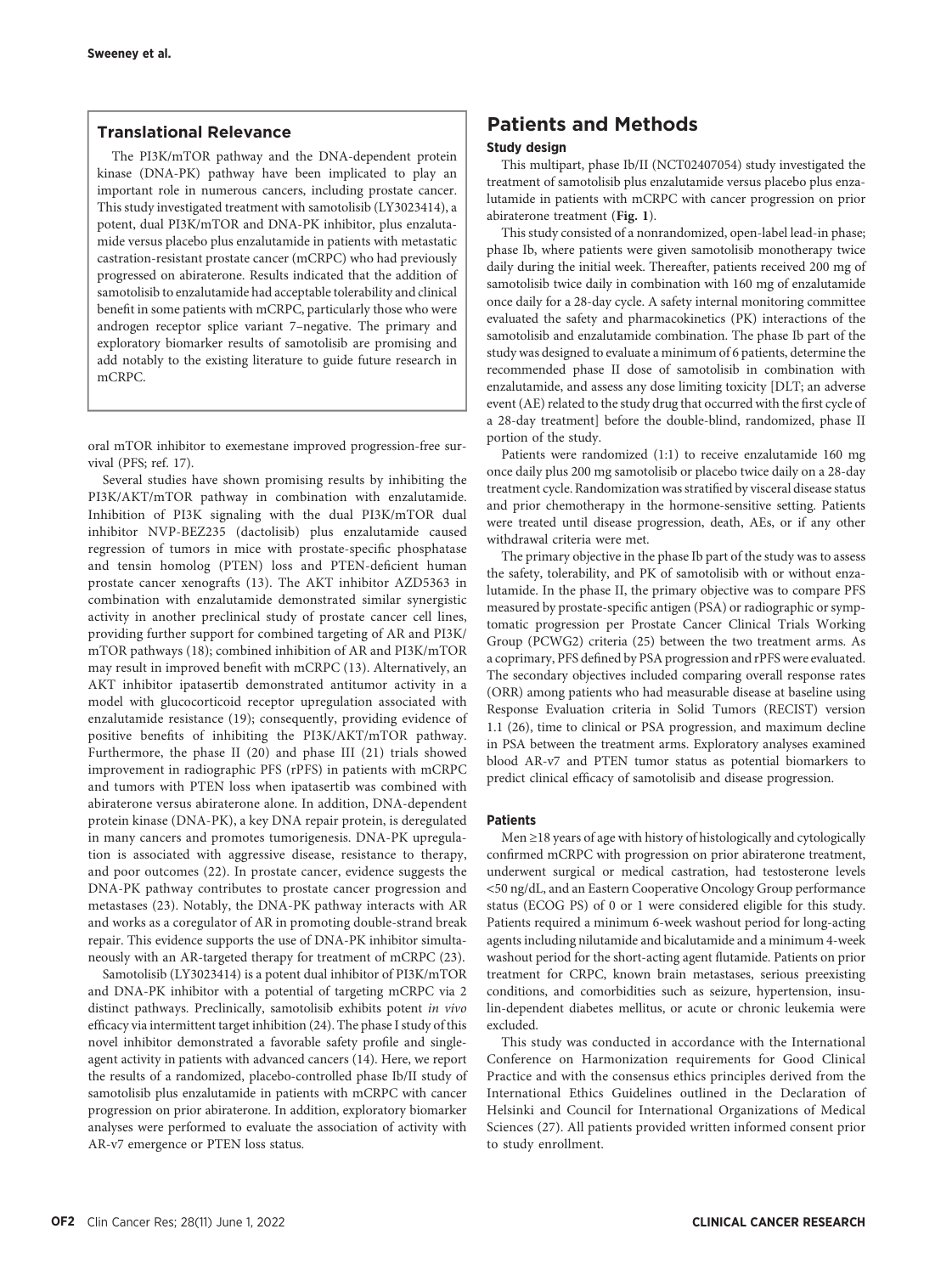

#### Figure 1.

Study design: Figure describes the study design followed in the phase Ib and phase II part of the trial. BID, twice a day; ENZ, enzalutamide; mCRPC, metastatic castration-resistant prostate cancer; n, number of patients; QD, every day; RR, response rate.

# Study assessments

### PK evaluation

PK blood samples for patients participating in phase Ib were taken on the last day of the single-agent samotolisib week treatment (that is 1 day prior to first combination treatment), on day 1 of the combination treatment, on day X (any day between day 15 and day 28), and day  $X+1$  (any day between days 16 and day 29) in cycle 1. Moreover, PK samples were also collected on day 1 of cycle 2 and 3. Standard noncompartmental PK analysis was performed using Phoenix 8.1 WinNonlin (Certara) to derive area under curve (AUC), maximum observed concentration  $(C_{\text{max}})$ , and other standard PK parameters including apparent clearance (CL/F), volume of distribution (Vz/F), and half-life  $(t_{1/2})$ .

### **Efficacy**

All patients randomized in phase II comprised the full analysis set (FAS). Progression-free survival by PCWG2 criteria (25), response to treatment using the RECIST version 1.1 (26), and monthly PSA were evaluated every 2 cycles for patients with bone disease. PSA levels were evaluated monthly for the course of the study and were the primary efficacy endpoints for patients with no measurable disease at baseline. PSA was collected on day 1 of each cycle and, if PSA progression occurred, it was confirmed at the next study visit, 4 weeks later. Tumor response was assessed by CT scans or MRI according to RECIST v1.1 (26) at screening, and thereafter every two cycles through followup visits. Lymph node and bone lesions were evaluated using PCWG2 criteria (25). For patients with progression based on PCWG2 and RECIST v1.1 criterion, the earliest determined date of progression was used to derive progression-based efficacy outcomes.

### Safety and tolerability

Safety and tolerability were assessed through clinical and laboratory evaluations on days 1 and 15 of cycle 1 and on the first day of each subsequent cycle for the duration of the study. Adverse events were graded according to the Common Terminology Criteria for Adverse Events (CTCAE v.4.03). During the phase Ib part, related AEs occurring during the first cycle were defined as DLTs, if they met any of the following criteria — grade 4 thrombocytopenia, neutropenia (≥7 days) and grade 3 febrile neutropenia, grade ≥3 thrombocytopenia with grade >2 hemorrhage, or grade ≥3 nonhematologic toxicity despite maximal medical management were considered a DLT. A treatment delay of ≥14 days due to unresolved AE or any other clinically significant drug-related AE not responding to supportive care were considered DLTs.

# Exploratory biomarkers

AR-v7 splice variant status (positive or negative) was assessed in baseline plasma exosome mRNA, by quantitative PCR (qPCR; ref. 14), validated in the Clinical Diagnostics Laboratory (Eli Lilly and Company) prior to use.

To define the patient population with PTEN loss tumors in the exploratory analyses, PTEN status was assessed by an IHC assay performed on archival soft tumor tissues at Neogenomics, using a validated assay. PTEN homolog protein expression was determined on formalin-fixed and paraffin-embedded sections using PTEN, Clone 6H2.1 (Dako). A qualified pathologist evaluated results according to prespecified interpretation guideline: a negative PTEN specimen was defined as having <5% of cells that exhibited staining in nuclear and/or cytoplasmic pattern at any intensity and a positive PTEN specimen as having ≥5% of cells that exhibited staining in nuclear and/or cytoplasmic pattern at any intensity. The assay was not validated for bone metastases due to the need for a decalcification step and only soft tissue samples were used. The analysis was conducted prior to unblinding. rPFS by PTEN status was examined.

# Statistical analyses

A total of 92 PFS events were needed to have ≥80% power to test the primary hypothesis using a one-sided log-rank test at the 0.2 significance level. All efficacy analyses were conducted using the FAS, whereas the sensitivity analyses were performed on the per protocol analysis set (PPAS; patients on treatment without major protocol deviations). Treatment group differences for the primary endpoint were tested using unstratified log-rank tests. The stratified analysis was performed as sensitivity analysis. The HR of the treatment effect was calculated using Cox proportional hazards models, and median PFS was estimated using the Kaplan–Meier method. Alternatively, treatment group differences for ORR, defined as the best objective response per RECIST v1.1 (26), were evaluated using  $\chi^2$  and Cochran–Mantel– Haenszel test adjusted by stratification factors. All statistical analyses were conducted using SAS version 9.2 or higher in Unix.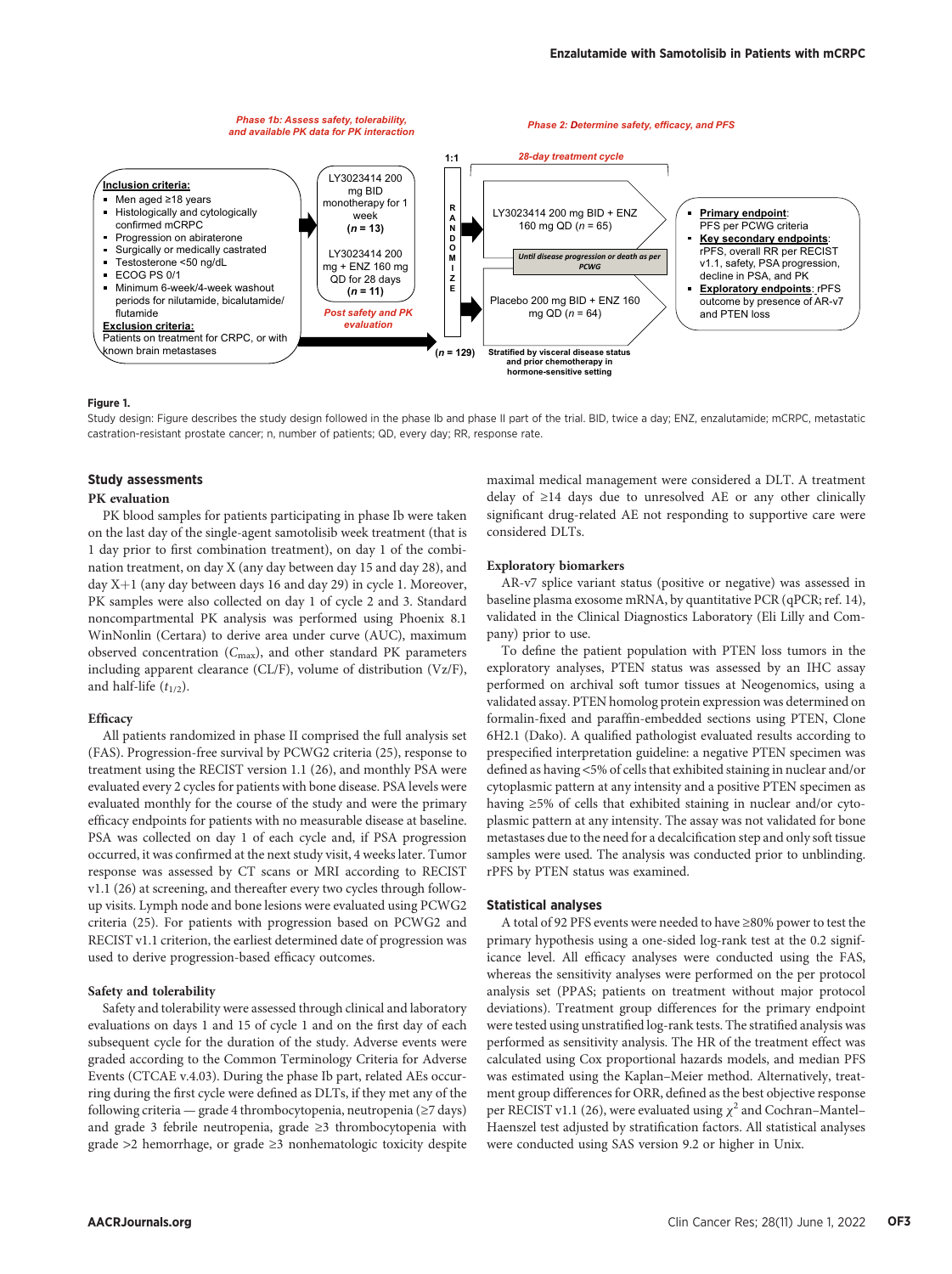# Data sharing statement

Lilly provides access to all individual participant data collected during the trial, after anonymization, with the exception of pharmacokinetic or genetic data. Data are available to request 6 months after the indication studied has been approved in the United States and European Union and after primary publication acceptance, whichever is later. No expiration date of data requests is currently set once data are made available. Access is provided after a proposal has been approved by an independent review committee identified for this purpose and after receipt of a signed data sharing agreement. Data and documents, including the study protocol, statistical analysis plan, clinical study report, blank or annotated case report forms, will be provided in a secure data sharing environment. For details on submitting a request, see the instructions provided at [www.vivli.org.](http://www.vivli.org)

# Results

A total of 142 patients were enrolled in the study and treated between April 2015 and April 2020. Phase Ib consisted of 13 patients and phase II enrolled 129 patients.

# Patients and disease characteristics

# Phase Ib

The median patient age was 77.0 years (range, 61–88 years) and majority of the patients were white (84.6%). All 13 patients in this phase had an ECOG PS of either 0 (53.8%) or 1 (46.2%). Of the 13 patients enrolled, 11 patients received samotolisib (200 mg twice daily) monotherapy followed by samotolisib (200 mg twice daily) plus enzalutamide (160 mg once daily) in phase Ib. The remaining 2 patients discontinued after samotolisib monotherapy due to physician decision and withdrawal of patient consent, respectively. Withdrawal of consent (53.8%), progressive disease (38.5%), and nonstudy treatment-related death (7.7%) were primary reasons for study discontinuation. The primary reason for samotolisib discontinuation was withdrawal of consent (46.2%; Supplementary Fig. S1).

#### Phase II

For the overall population in phase II, the median age was 70.0 (45–91) years, and the majority of patients were white (83.7%) with an ECOG score of either 0 (53.5%) or 1 (45.0%). Most patients had adenocarcinoma (85.3%) with bone metastasis (93.0%). The median time from initial diagnosis was 59.0 months (range, 4–287). Prior docetaxel use for metastatic hormone-sensitive prostate cancer was reported in 26.4% of patients and 20.2% had visceral disease (Table 1). A total of 129 patients were randomized to samotolisib (200 mg twice daily) plus enzalutamide (160 mg once daily) arm ( $n = 65$ ) and the placebo plus enzalutamide (160 mg once daily) arm ( $n = 64$ ). Patients in phase 2 discontinued the study (72.1%) and samotolisib (63.6%) predominantly due to progressive disease (Supplementary Fig. S1).

### PK

PK data showed an increase in samotolisib apparent clearance and decrease in samotolisib AUC by 35% following concomitant administration of samotolisib and enzalutamide compared with samotolisib monotherapy administration. The reported AUC,  $C_{\text{max}}$ , and  $t_{1/2}$  of single-agent samotolisib were 3,230 ng/h/mL (59%), 1,020 ng/mL (55%), and 1.72 hours (27%), respectively. The PK parameters AUC,  $C_{\text{max}}$ , and  $t_{1/2}$  for samotolisib in the combination of samotolisib and enzalutamide were 1,820 ng/h/mL (56%), 541 ng/mL (68%), and 2.07 hours (35%), respectively. These exposures are in the efficacious range, corresponding to average PK profile with samotolisib concentration above the  $EC_{50}$  (determined by the pharmacokinetic/pharmacodynamic model) for approximately 8 to 9 hours per day (under twice-daily dosing).

# **Efficacy**

#### PFS

As of the data cutoff, a total of 46 (70.8%) patients in the samotolisib plus enzalutamide arm compared with 56 (87.5%) patients in the placebo plus enzalutamide arm had disease progression (radiographic, symptomatic, or PSA) or death. Median PCWG-PFS in the samotolisib plus enzalutamide arm was statistically significantly longer compared with the placebo plus enzalutamide arm [3.78 months vs. 2.83 months; HR, 0.59; 95% confidence interval (CI), 0.40–0.87;  $P = 0.003$ ; Fig. 2A]. This effect was consistent across subgroups evaluated. In the poststratified analysis based on presence of visceral disease and administration of prior chemotherapy in the hormone-sensitive setting, a significantly longer PFS was observed in the samotolisib plus enzalutamide arm compared with placebo plus enzalutamide (HR, 0.60; 95% CI, 0.41-0.89;  $P = 0.005$ ).

Overall, 32 (49.2%) patients in the samotolisib plus enzalutamide arm compared with 44 (68.8%) patients in the placebo plus enzalutamide

|  |  |  |  |  | Table 1. Demographic and disease characteristics. |
|--|--|--|--|--|---------------------------------------------------|
|--|--|--|--|--|---------------------------------------------------|

| <b>Parameters</b>                                    | <b>Phase Ib</b><br>$n=13$ | $Samotolisib + enzalutamide$<br>$n=65$ | $Placebo + enzalutamide$<br>$n = 64$ | Total, phase II<br>$N = 129$ |
|------------------------------------------------------|---------------------------|----------------------------------------|--------------------------------------|------------------------------|
| Age in years, median (range)                         | 77 (61–88)                | 69 (49-86)                             | 71 (45–91)                           | 70 (45-91)                   |
| Race, white                                          | 11(84.6)                  | 53 (81.5)                              | 55 (85.9)                            | 108 (83.7)                   |
| Time since initial diagnosis, median (range), months |                           | 57.5 (13-256)                          | 67.1 (4-287)                         | 59.0 (4-287)                 |
| ECOG PS, $0/1$ , n                                   | 7/6                       | 34/30                                  | 39/25                                | 69/58                        |
| Prior docetaxel for mHSPC                            |                           | 17(26.2)                               | 17(26.6)                             | 34 (26.4)                    |
| Visceral disease                                     |                           | 12(18.5)                               | 14 (21.9)                            | 26 (20.2)                    |
| Disease sites                                        |                           |                                        |                                      |                              |
| Bone                                                 |                           | 59 (90.8)                              | 61(95.3)                             | 120 (93.0)                   |
| Distant lymph nodes                                  |                           | 19(29.2)                               | 14 (21.9)                            | 33 (25.6)                    |
| Local/regional lymph nodes                           |                           | 18(27.7)                               | 17(26.6)                             | 35 (27.1)                    |
| Liver                                                |                           | 5(7.7)                                 | 4(6.3)                               | 9(7.0)                       |
| Lung                                                 |                           | 7(10.8)                                | 8(12.5)                              | 15(11.6)                     |

Note: All values are represented in  $n$  (%), unless otherwise stated.

Abbreviations: mHSPC, metastatic hormone-sensitive prostate cancer; N, number of patients; n, number of patients per category.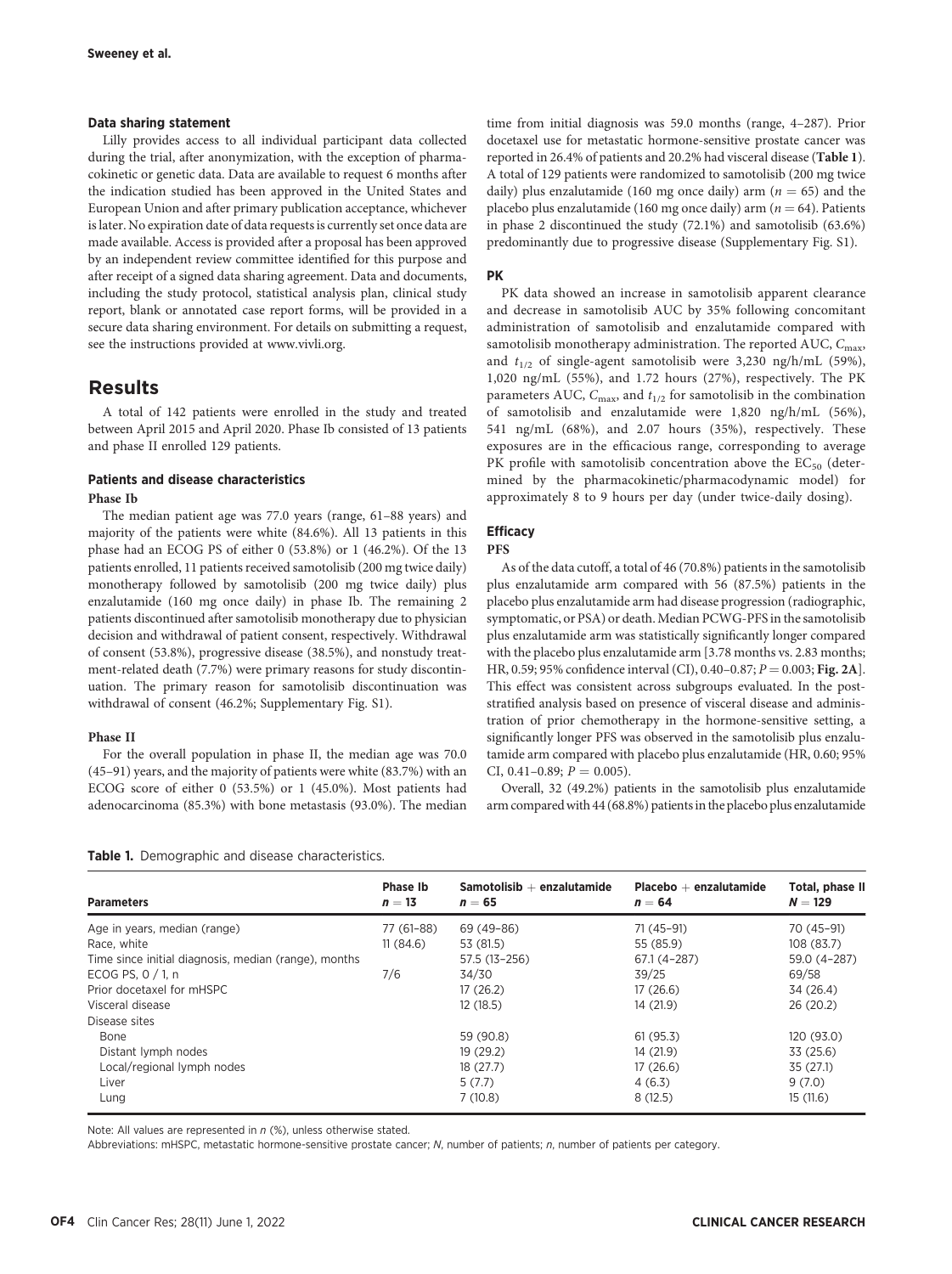

# Figure 2.

PFS and rPFS of patients from phase II. A, The PFS of samotolisib + enzalutamide arm versus placebo + enzalutamide arm. B, The rPFS of samotolisib + enzalutamide arm versus placebo  $+$  enzalutamide arm.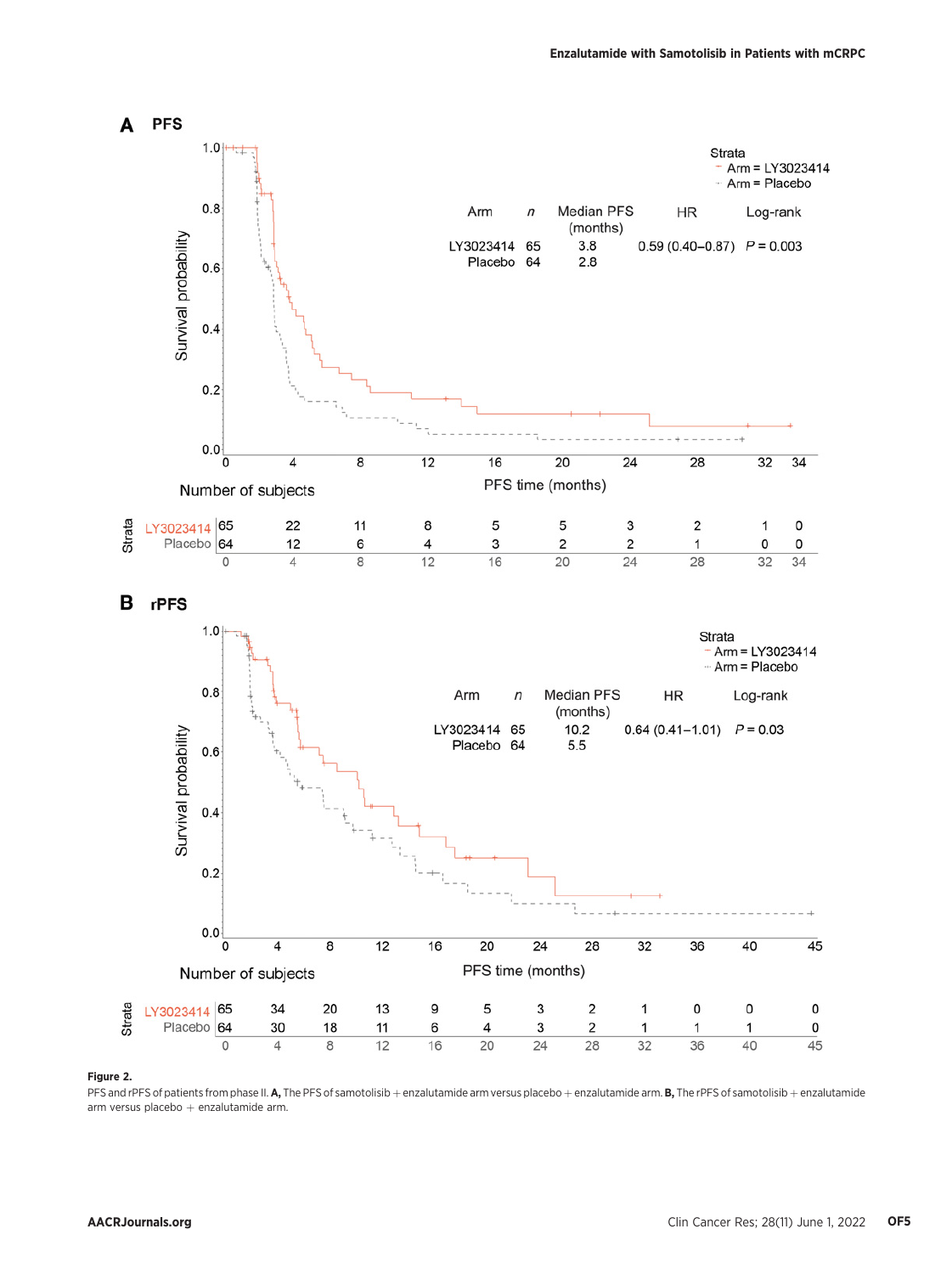arm had radiologic progression. Median rPFS was 10.2 months in the samotolisib plus enzalutamide arm and 5.5 months in the placebo plus enzalutamide arm (HR, 0.64; 95% CI, 0.41-1.01;  $P = 0.03$ ; Fig. 2B).

Symptomatic progression was observed in 27 (41.5%) patients in the samotolisib plus enzalutamide arm and 29 (45.3%) patients in the placebo plus enzalutamide arm. The median PFS was 8.74 months in samotolisib plus enzalutamide arm and 9.82 months in the placebo plus enzalutamide arm. PSA progression was observed in 33 (50.8%) patients with median PFS of 5.06 months in the samotolisib plus enzalutamide arm and in 42 (65.6%) patients with median PFS of 3.61 months in the placebo plus enzalutamide. No significant difference in symptomatic and PSA progression was observed between the arms.

# Overall response

Among patients with measurable disease, 3 (4.6%) patients each in both groups demonstrated partial response per RECIST v1.1. The disease control rate per RECIST v1.1 was 80% in the samotolisib plus enzalutamide arm and 84.3% in the placebo plus enzalutamide arm. Among patients taking samotolisib, 13 (20.0%) patients had a 50% decline in PSA compared with 16 (25.0%) patients in the placebo arm (Fig. 3).

# Safety

#### Phase Ib

All 13 patients had at least 1 drug-related AE. Ten (76.9%) patients had CTCAE grade ≥3, of which 5 (38.5%) patients had drug related CTCAE grade ≥3 AEs. Nausea (76.9%), fatigue (53.8%), and diarrhea (53.8%) were commonly observed among patients. Severe AEs occurred in 5 (38.5%) patients, 1 (7.7%) of which was related to the study treatment. No DLTs were reported in the phase Ib portion of the study.

A total of 6 patients (3 each for samotolisib and enzalutamide) had dose reductions due to AEs. Dose interruptions were observed in 9 (69.2%) patients treated with samotolisib and 5 (38.5%) patients treated with enzalutamide. The mean dose intensity for samotolisib and enzalutamide was 348.8 mg/days and 138.4 mg/days, respectively. Two patients discontinued study treatment due to an AE (Table 2).

On the basis of safety, tolerability, and PK of samotolisib monotherapy in the phase I trial (14) and the samotolisib plus enzalutamide combination in this study, the samotolisib dose of 200 mg twice daily was considered for the phase II part of the study.

## Phase II

Overall, 127 (98.4%) patients experienced at least 1 AE across both the samotolisib plus enzalutamide arm and placebo plus enzalutamide arm, 88.4% of patients experienced at least 1 drug-related event and 29.5% experienced AEs with CTCAE grade ≥3. The most common treatment-emergent AEs (TEAE) per system organ class were gastrointestinal disorders (81.7%), general disorders and administrative site conditions (74.6%), and musculoskeletal and connective tissue disorders (57.0%). Fatigue (63.1%), diarrhea (61.5%), and nausea (58.5%) were the most common AEs in the samotolisib plus enzalutamide arm, whereas fatigue (56.3%), nausea (39.1%), and anemia (29.7%) were commonly observed in the placebo plus enzalutamide arm. Serious adverse events were observed in 19.4% of patients with 3.1% of patients suffering from drug-related SAEs. Seventeen (13.2%) patients in both treatment groups discontinued treatment due to AEs (Table 2). Seven (5.4%) patients died within 30 days of treatment discontinuation. No deaths in the samotolisib plus enzalutamide and 3 (2.3%) deaths in the placebo plus enzalutamide arm due to AEs including 1 event each of sepsis, anemia with atrial fibrillation and elevated troponin I, and intracranial hemorrhage were observed. The other 4 patients died due to underlying disease. Notably, the prevalence of glucose events was low. Grade 1 and grade 2 TEAEs of hyperglycemia occurred in 4 (6.2%) patients and 2 (3.1%) patients in the samotolisib plus enzalutamide arm and 5 (7.8%) patients and 1 (1.6%) patient in the placebo plus enzalutamide arm, respectively. The average HbA1c level did not increase over time in the experimental treatment arm (data not shown).



#### Figure 3.

Waterfall plot of best prostate-specific antigen (PSA) response.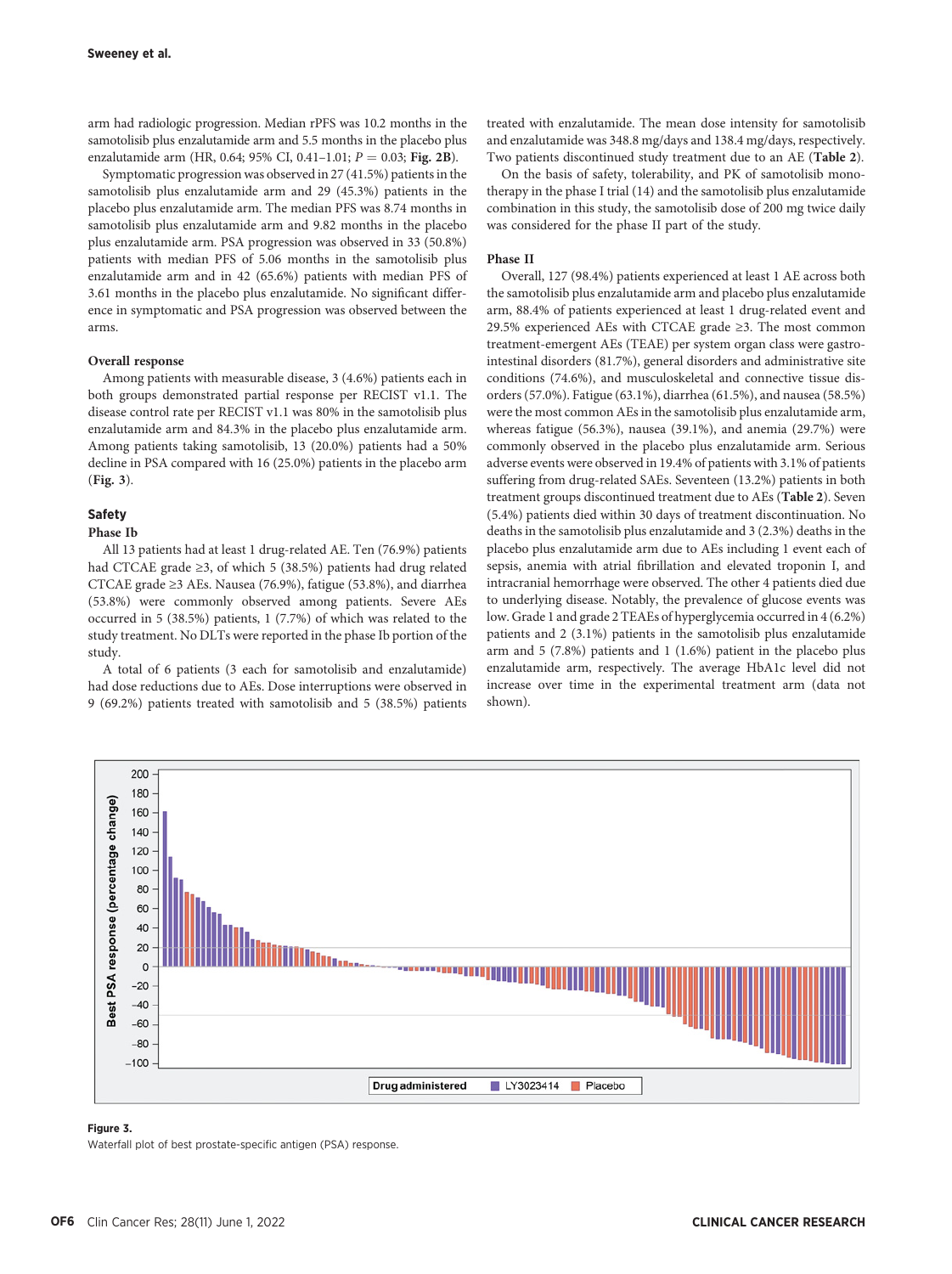Table 2. Safety profile of patients in phase Ib and phase II.

|                                        |                 | Phase II                             |                                  |
|----------------------------------------|-----------------|--------------------------------------|----------------------------------|
|                                        | <b>Phase Ib</b> | Samotolisib+enzalutamide<br>$n = 65$ | Placebo+enzalutamide<br>$n = 64$ |
| Total AEs <sup>a</sup>                 | 13 (100.0)      | 64 (98.5)                            | 63 (98.4)                        |
| Grade $>3$ AEs                         | 10(76.9)        | 35 (53.8)                            | 33 (51.6)                        |
| Discontinuation due to AE              | 2(15.4)         | 13(20.0)                             | 4(6.3)                           |
| Serious AEs                            | 5(38.5)         | 13(20.0)                             | 12(18.8)                         |
| Death                                  | 0(0.0)          | 0(0.0)                               | 3(4.7)                           |
| TEAEs, >15% of all patients, any grade |                 |                                      |                                  |
| Fatigue                                | 7(53.8)         | 41 (63.1)                            | 36 (56.3)                        |
| Nausea                                 | 10(76.9)        | 38 (58.5)                            | 25(39.1)                         |
| Diarrhea                               | 7(53.8)         | 40 (61.5)                            | 10(15.6)                         |
| Decreased appetite                     | 5(38.5)         | 20 (30.8)                            | 14 (21.9)                        |
| Anemia                                 | 2(15.4)         | 12(18.5)                             | 19(29.7)                         |
| Constipation                           | 2(15.4)         | 11(16.9)                             | 12(18.8)                         |

Note: All values are represented in  $n$  (%), unless otherwise specified.

Abbreviation: n, number of patients in each category.

<sup>a</sup>Total AEs could be drug-related or non-drug-related.

# Exploratory biomarkers

Assessments of the AR-v7 variant were performed in 122 baseline plasma samples using qualitative reporting. The prevalence of AR-v7 per plasma exosome mRNA qPCR assay at baseline was 14%. A total of 9 (13.8%) and 8 (12.5%) patients in the samotolisib plus enzalutamide and placebo plus enzalutamide arms, respectively, had AR-v7–positive results. Conversely, 51 (78.5%) patients in the samotolisib plus enzalutamide arm and 54 (84.4%) patients in the placebo plus enzalutamide arm had AR-v7–negative results. Among patients with AR-v7 negative status, the median rPFS was significantly longer in the samotolisib plus enzalutamide arm compared with the placebo arm (13.2 months vs. 5.3 months; HR, 0.52; 95% CI, 0.28-0.95;  $P = 0.03$ ; Fig. 4A). Among patients with AR-v7–positive status, no significant difference in the median rPFS was observed between the samotolisib plus enzalutamide and placebo plus enzalutamide arms (5.5 months vs. 3.6 months; HR, 0.99; 95% CI, 0.27-3.63;  $P = 0.99$ ; Fig. 4B).

Evaluation of PTEN status by IHC was carried out on 90 archival soft tumor tissues collected from phase II patients. The average time between collection of archival tissue samples and initiation of treatment was 4.6 years ( $\leq$ 1 year – >10 years; Supplementary Fig. S2) with 71 samples obtained from pre-ADT localized disease and 19 samples from metastatic disease (Supplementary Table S1). Of the 90 patients whose tissue samples were stained by IHC, 30 (33.3%) patients had tumors with PTEN loss ( $n = 23$  primary and  $n = 7$  metastatic lesions), of which 18 (27.7%) patients were in the samotolisib plus enzalutamide and 12 (18.8%) were in the placebo plus enzalutamide arm. Among patients with tumors with no PTEN loss, median rPFS was 13.2 months in the samotolisib plus enzalutamide arm compared with 3.6 months in the placebo plus enzalutamide arm (HR, 0.49; 95% CI, 0.22–1.08;  $P = 0.07$ ; Fig. 5A). Among patients with PTEN loss, median rPFS was 7.2 months in the samotolisib plus enzalutamide arm compared with 4.5 months in the placebo plus enzalutamide arm (HR, 0.66; 95% CI, 0.25–1.72;  $P = 0.40$ ; Fig. 5B).

# **Discussion**

This randomized placebo-controlled trial demonstrated that samotolisib could be combined with enzalutamide with an acceptable toxicity profile and a modest improvement in PFS (PSA, radiographic, and death) and rPFS (radiographic and death) in patients with mCRPC with cancer progression on prior abiraterone treatment.

Samotolisib is a novel PI3k/mTOR inhibitor with intermittent target inhibition leading to potent antitumor activity in vivo. A potential advantage of the intermittent "quick-on/quick-off" inhibition is enhanced clinical tolerability and reduced resistance (14). An assessment of the AE profile and outcome by biomarker have further provided insights into its clinical activity.

As enzalutamide is a CYP3A4 inducer and samotolisib a CYP3A4 substrate, the combination of samotolisib plus enzalutamide showed an increase in apparent clearance and decrease in AUC compared with monotherapy administration. Despite that decrease in samotolisib exposure when administered in combination with enzalutamide, the observed AUC,  $C_{\text{max}}$ , and  $t_{1/2}$  of 20 mg twice daily were considered within efficacious range. As single-agent monotherapy in the phase I part of the study, samotolisib PK parameters including AUC, C<sub>max</sub>, and  $t_{1/2}$  were similar in this prostate cancer population compared with the data reported in the phase I trial (14). Similar results were observed in a phase II trial of buparlisib (28). The authors suggested that insufficient drug levels were observed when buparlisib was concurrently used with enzalutamide, limiting the activity and consequently the efficacy (28). Another phase I study of capivasertib demonstrated a mean 40% decrease in the concentration of capivasertib when administered with enzalutamide (29). The mean state AUC of enzalutamide was consistent with reported data, thereby indicating that enzalutamide PK was unaffected by the administration by samotolisib.

This study met its primary endpoint of PCGW2-PFS by demonstrating a longer PFS for samotolisib plus enzalutamide versus placebo plus enzalutamide. Despite the small absolute differences in median and the small sample size, the overall HR was statistically significant. Although this study was not powered a priori to assess the rPFS, the primary endpoint was supported by a longer median rPFS in the samotolisib plus enzalutamide arm. The initial decision to use the composite endpoint with PSA as part of the analysis was made to expedite the readout of efficacy phase II screening study, we would not recommend this for future studies.

A clinically meaningful delay in rPFS in patients with AR-v7– negative status was observed in this study. Interestingly, treatment effects with improved rPFS were observed without changes to the PSA levels. This would suggest PSA-based metrics to assess efficacy of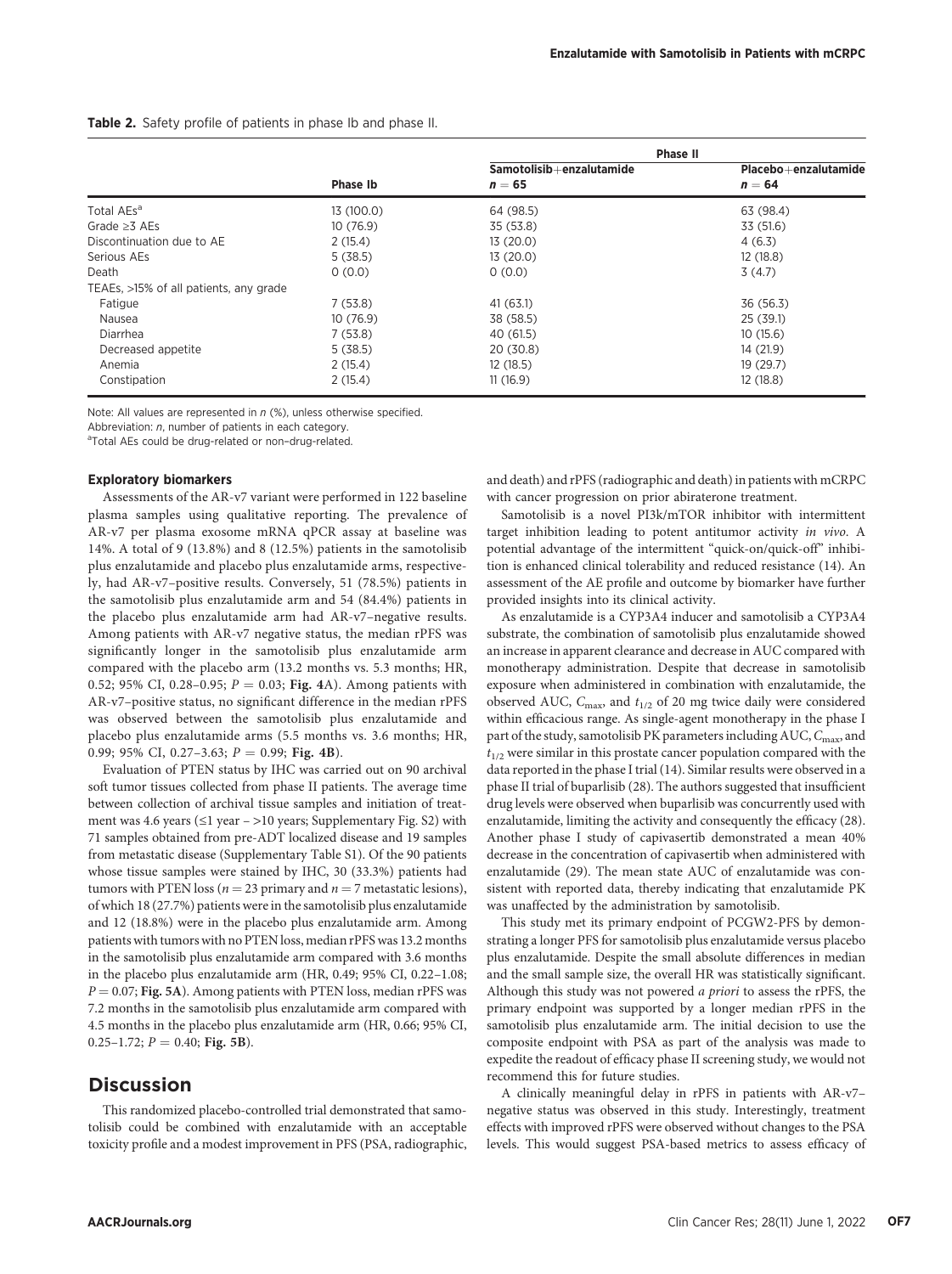# A AR-v7-negative





potent AR inhibition in mCRPC post-abiraterone setting should not be used as a sole metric. The exploratory biomarker suggests that samotolisib plus enzalutamide combination was more effective than placebo plus enzalutamide in patients who were negative for AR-v7, a disease setting when second-line hormonal therapy is more likely to have activity (6). Moreover, it appeared patients with no PTEN loss treated with samotolisib plus enzalutamide compared with the patients treated with placebo plus enzalutamide group also had a delay in progression as measured by rPFS. In contrast, a phase II study of abiraterone plus ipatasertib and a follow-up randomized phase III study demonstrated an improved rPFS versus abiraterone plus placebo in patients with tumors with PTEN loss as assessed by IHC (20, 21). The discordance in these results could be due to the age of available archival tissue samples (which might underrepresent the actual biol-

#### Figure 4.

rPFS by AR-v7 status. A, The PFS of samotolisib  $+$  enzalutamide arm versus placebo  $+$  enzalutamide arm in patients without AR-v7. **B**, The PFS of samotolisib  $+$  enzalutamide arm versus placebo  $+$  enzalutamide arm in patients with AR-v7.

ogy of the patient at the time of collection), tumor heterogeneity (which is exacerbated by obtaining a biopsy from only one site) and small sample size. The latter was due to the assay only being validated for soft tissue (primary or metastatic disease) and does not represent bone metastases. Unlike the ipatasertib data where the benefit is enriched in patients with PTEN loss (20, 30), it is notable that samotolisib also has activity via DNA-PK inhibition and this may account for the benefit seen in patients with PTEN intact. Moreover, the data strongly suggests that the samotolisib does not overcome the resistance associated with AR-v7.

The findings of the samotolisib plus enzalutamide combination is of particular interest as the median rPFS of 10.2 months in the samotolisib plus enzalutamide arm compares favorably with the observations from the CARD trial. Specifically, the hormone switch arm of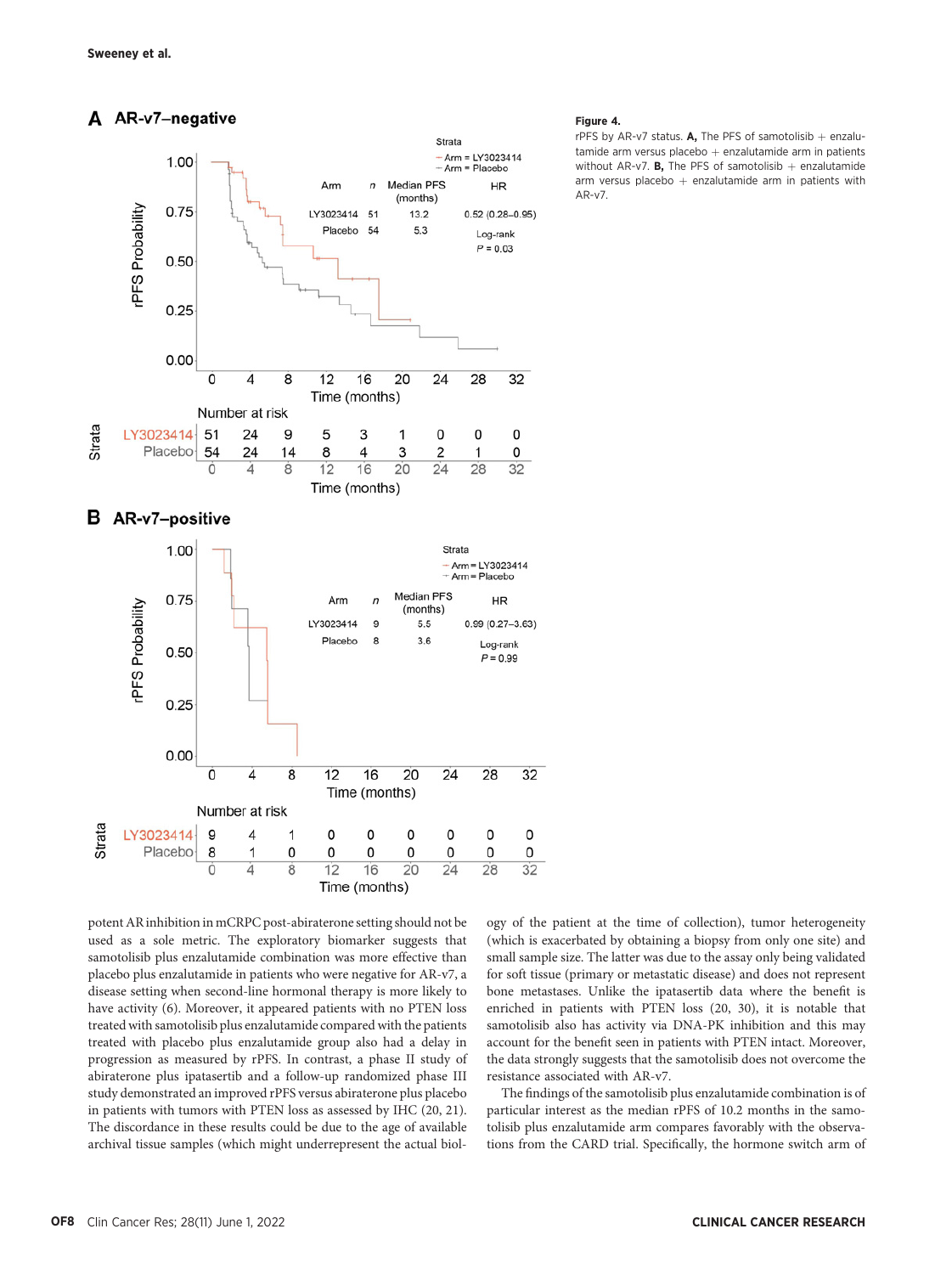### Figure 5.

rPFS by PTEN (IHC) assay. A, The PFS of samotolisib  $+$ enzalutamide arm versus placebo  $+$  enzalutamide arm in patients with PTEN loss. **B**, The PFS of samotolisib  $+$ enzalutamide arm versus placebo  $+$  enzalutamide arm in patients without PTEN loss.



abiraterone or enzalutamide after the other hormonal agent plus docetaxel had a median rPFS of 3.7 months, which approximates the 5.5 months in the placebo plus enzalutamide arm of this study (8).

The safety profile of samotolisib plus enzalutamide is consistent with previous reports for samotolisib and enzalutamide as single agents (14, 31). As demonstrated by a similar dose intensity of enzalutamide in both the treatment and placebo arms, dosing of enzalutamide was not impacted by administration of samotolisib. Hyperglycemia is a known class effect of PI3K inhibitors (32); however, similar to the phase I study of samotolisib (14), infrequent and mild cases of hyperglycemia were observed in this trial. Treatment emergent adverse events of hyperglycemia did not differ by study arm, hypothetically due to the short half-life of samotolisib and the ability to intermittently target PI3K, unlike other PI3K inhibitors (14). It is also possible that we are not seeing a pronounced glucose effect while seeing some clinical activity because samotolisib is also working through the DNA-PK pathway and not solely PI3K pathway (24). Similarly, another commonly observed AE, mucositis (14, 33), was not observed frequently in patients treated with samotolisib. The absence of DLTs supported the further development of samotolisib twice daily as a potential inhibitor of multiple cancer promoting pathways. Enzalutamide has strong clinical drug-drug interactions potential as a CY3A4 inducer, which may diminish the efficacy of medications given concurrently (34). However, samotolisib was able to maintain clinically relevant exposure in combination with enzalutamide. More research is needed to determine the potential mechanisms underlying this finding.

Some limitations to this study should be considered when interpreting these results. This study did not preselect patients based on pathway-relevant biomarkers. Survival data post protocol therapy was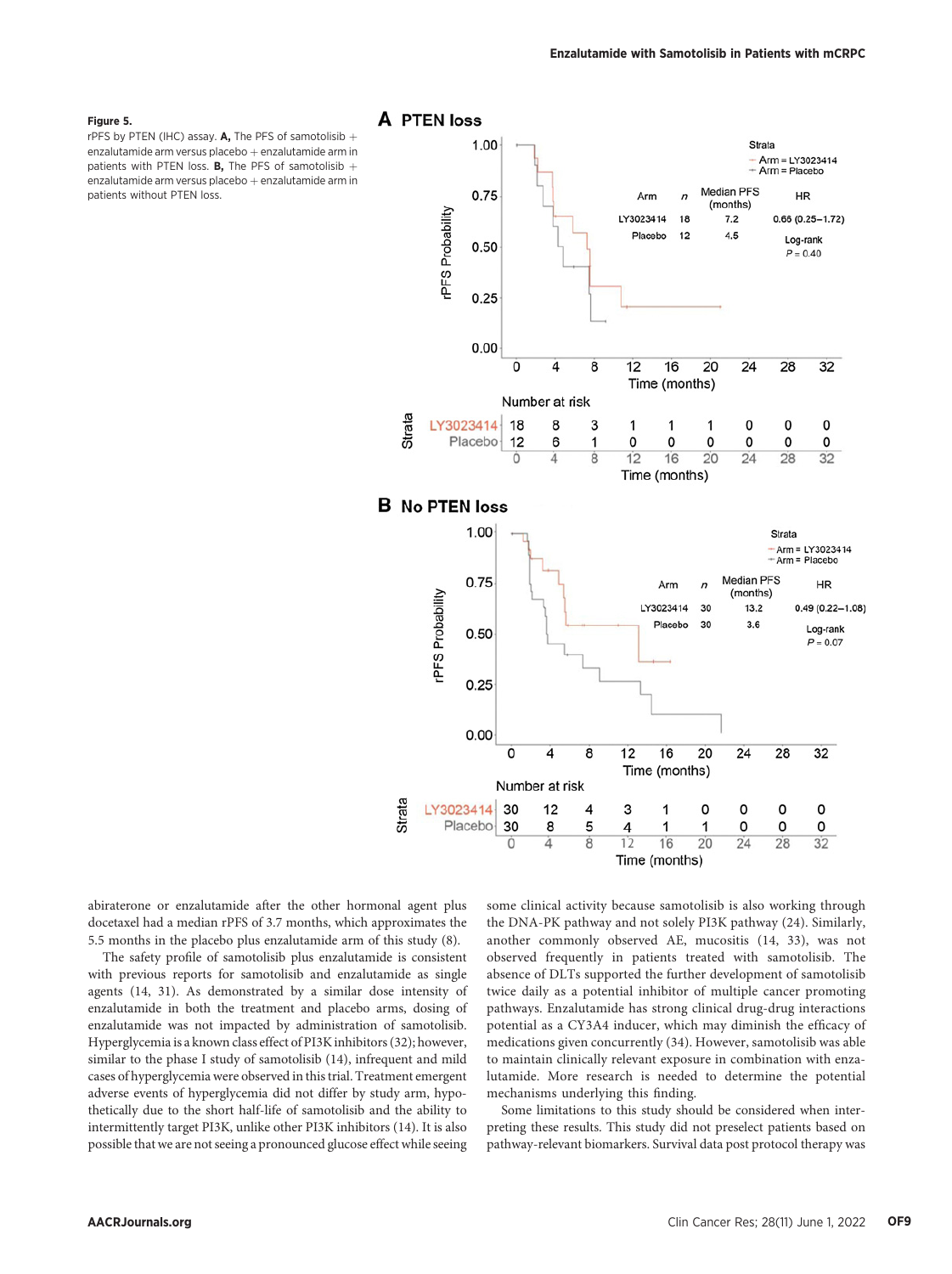not collected, and thus there is no overall survival data at this time. It should also be noted the biomarker work is exploratory and needs to be confirmed in future studies.

# **Conclusions**

The combination of samotolisib with enzalutamide significantly improved PFS in patients with mCRPC with cancer progression on abiraterone. In addition, the rPFS benefit with the combination appeared to be most pronounced in patients with negative AR-v7 status, indicating that samotolisib may enhance the activity of enzalutamide in the post-abiraterone setting especially when the disease is likely to still have some reliance on AR signaling and greater chance of benefit from the hormone switch strategy. Moreover, the findings of this study suggested that enhancing the activity of potent direct AR inhibition in mCRPC post-abiraterone along with inhibition of compensatory oncogenic pathways might be more effective in patients likely to respond to AR inhibition. However, other strategies to overcome resistance mechanisms associated with the presence ARv7 may be required for patients who have a more cell-autonomous disease.

# Authors' Disclosures

C.J. Sweeney reports personal fees from Lilly and Genentech and grants and personal fees from Bayer, Sanofi, Pfizer, Astellas, and Janssen during the conduct of the study; in addition, C.J. Sweeney has a patent for KDM5D and ZFP36 in prostate cancer issued to Dana-Farber Cancer Institute, a patent for Cabozantinib and Abiraterone in prostate cancer issued to Exelixis, and a patent for Parthenolide in Cancer issued to Indiana University. S. Babu reports grants from Eli Lilly paid to Fort Wayne Medical Oncology & Hematology during the conduct of the study. B. Mehlhaff reports other support from Lilly during the conduct of the study; and personal fees from Pfizer, Astellas, AstraZeneca, Bayer, Dendreon, and Merck outside the submitted work. O.B. Goodman reports personal fees from Pfizer, AstraZeneca, Bayer, and Janssen outside the submitted work. D. Morris reports personal fees from Astellas, Pfizer, Bayer, AstraZeneca, Dendreon, and Janssen outside the submitted work. P. Sieber reports personal fees from Pfizer, Astellas, Dendreon, Bayer, and Myovant outside the submitted work. W. Zhang reports non-financial support from Sarah Cannon Research Institute during the conduct of the study; and is a shareholder of Eli Lilly and Company. V. Wacheck reports other support from Eli Lilly and Company during the conduct of the study. A.M. Szpurka reports other support from Eli Lilly and Company outside the submitted work (and Eli Lilly and Company employment and salary). S. Callies reports other support from Eli Lilly and Company outside the submitted work. B.K. Lin reports personal fees from Eli Lilly and Company during the conduct of the study; and owns stock in Eli Lilly and Company. J.C. Bendell reports grants from Gilead, Genentech/Roche, BMS, Five Prime, Lilly, Merck, MedImmune, Celgene, EMD Serono, Taiho, Macrogenics, GSK, Novartis, OncoMed, LEAP, TG Therapeutics, AstraZeneca, BI, Daiichi Sankyo, Bayer, Incyte, Apexigen, Koltan, SynDevRex, Forty Seven, AbbVie, Array, Onyx, Sanofi, Takeda, Celldex, Eisai,

# References

- 1. Sung H, Ferlay J, Siegel RL, Laversanne M, Soerjomataram I, Jemal A, et al. Global cancer statistics 2020: GLOBOCAN estimates of incidence and mortality worldwide for 36 cancers in 185 countries. CA Cancer J Clin 2021;71:209–49.
- 2. Kelly SP, Anderson WF, Rosenberg PS, Cook MB. Past, current, and future incidence rates and burden of metastatic prostate cancer in the United States. Eur Urol Focus 2018;4:121–7.
- 3. Omlin A, Pezaro C, Mukherji D, Mulick Cassidy A, Sandhu S, Bianchini D, et al. Improved survival in a cohort of trial participants with metastatic castrationresistant prostate cancer demonstrates the need for updated prognostic nomograms. Eur Urol 2013;64:300–6.
- 4. Patrikidou A, Loriot Y, Eymard JC, Albiges L, Massard C, Ileana E, et al.Who dies from prostate cancer? Prostate Cancer Prostatic Dis 2014;17:348–52.
- 5. Ritch C, Cookson M. Recent trends in the management of advanced prostate cancer. F1000Res 2018;7:F1000.

Agios, Cytomx, Nektar, ARMO, Boston Biomedical, Ipsen, Merrimack, Tarveda, Tyrogenex, Oncogenex, Marshall Edwards, Pieris, Mersana, Calithera, Blueprint, Evelo, FORMA, Merus, Jacobio, Effector, Novocare, Arrys, Tracon, Sierra, Innate, Arch Oncology, Prelude Oncology, Unum Therapeutics, Vyriad, Harpoon, ADC, Amgen, Pfizer, Millennium, Imclone, Acerta Pharma, Rgenix, Bellicum, Gossamer Bio, Arcus Bio, Seattle Genetics, TempestTx, Shattuck Labs, Synthorx Inc, Revolution Medicines, Inc., Bicycle Therapeutics, Zymeworks, Relay Therapeutics, Scholar Rock, NGM Biopharma, Stemcentrx, Beigene, CALGB, Cyteir Therapeutics, Foundation Bio, Innate Pharma, Morphotex, OncXerna, NuMab, AtlasMedx, Treadwell Therapeutics, IGM Biosciences, Mabspace, Hutchinson MediPharma, REPARE Therapeutics, NeoImmune Tech, Regeneron, PureTech Health, Phoenix Bio, Cyteir, Molecular Partners, Innate, Torque, Tizona, Janssen, Tolero, Amgen, Moderna Therapeutics, Agios, Continuum Clinical, Samsung Bioepios, Pfizer, and Fusion Therapeutics during the conduct of the study and outside the submitted work. No disclosures were reported by the other authors.

# Authors' Contributions

C.J. Sweeney: Conceptualization, investigation, writing–original draft, writing– review and editing. I.J. Percent: Investigation, writing–review and editing. S. Babu: Investigation, writing–original draft, writing–review and editing. J.L. Cultrera: Conceptualization, investigation, methodology, writing–review and editing. B.A. Mehlhaff: Investigation, writing–review and editing. O.B. Goodman: Investigation, writing–review and editing. D.S. Morris: Investigation, writing–review and editing. I.D. Schnadig: Investigation, writing–review and editing. C. Albany: Investigation, writing–original draft, writing–review and editing. N.D. Shore: Investigation, writing–review and editing. P.R. Sieber: Investigation, writing–review and editing. S.C. Guba: Conceptualization, investigation, methodology, writing– original draft, writing–review and editing. W. Zhang: Formal analysis, writing– original draft, writing–review and editing. V. Wacheck: Conceptualization, investigation, methodology, writing–review and editing. G.P. Donoho: Conceptualization, formal analysis, writing–original draft, writing–review and editing. A.M. Szpurka: Formal analysis, investigation, writing–original draft, writing–review and editing. S. Callies: Formal analysis, methodology, writing–original draft, writing–review and editing. B.K. Lin: Formal analysis, investigation, writing–original draft, writing– review and editing. J.C. Bendell: Conceptualization, investigation, methodology, writing–review and editing.

# Acknowledgments

We thank all the patients, their families, the study sites, and the study personnel who participated in this study. We would like to thank Shaleen Multani, an employee of Eli Lilly Services India Private Limited, for providing writing support. This work was supported by grants from Eli Lilly and Company.

The costs of publication of this article were defrayed in part by the payment of page charges. This article must therefore be hereby marked advertisement in accordance with 18 U.S.C. Section 1734 solely to indicate this fact.

Received June 29, 2021; revised October 15, 2021; accepted March 28, 2022; published first April 1, 2022.

- 6. Antonarakis ES, Lu C, Wang H, Luber B, Nakazawa M, Roeser JC, et al. AR-V7 and resistance to enzalutamide and abiraterone in prostate cancer. N Engl J Med 2014;371:1028–38.
- 7. Eisenberger MA, Antonarakis ES. Hormonal therapy or chemotherapy for metastatic prostate cancer - Playing the right CARD. N Engl J Med 2019;381: 2564–6.
- 8. de Wit R, de Bono J, Sternberg CN, Fizazi K, Tombal B, Wulfing C, et al. Cabazitaxel versus abiraterone or enzalutamide in metastatic prostate cancer. N Engl J Med 2019;381:2506–18.
- 9. de Bono J, Mateo J, Fizazi K, Saad F, Shore N, Sandhu S, et al. Olaparib for metastatic castration-resistant prostate cancer. N Engl J Med 2020;382: 2091–102.
- 10. Armstrong AJ, Halabi S, Luo J, Nanus DM, Giannakakou P, Szmulewitz RZ, et al. Prosepctive multicenter validation of androgen receptor splice variant 7 and